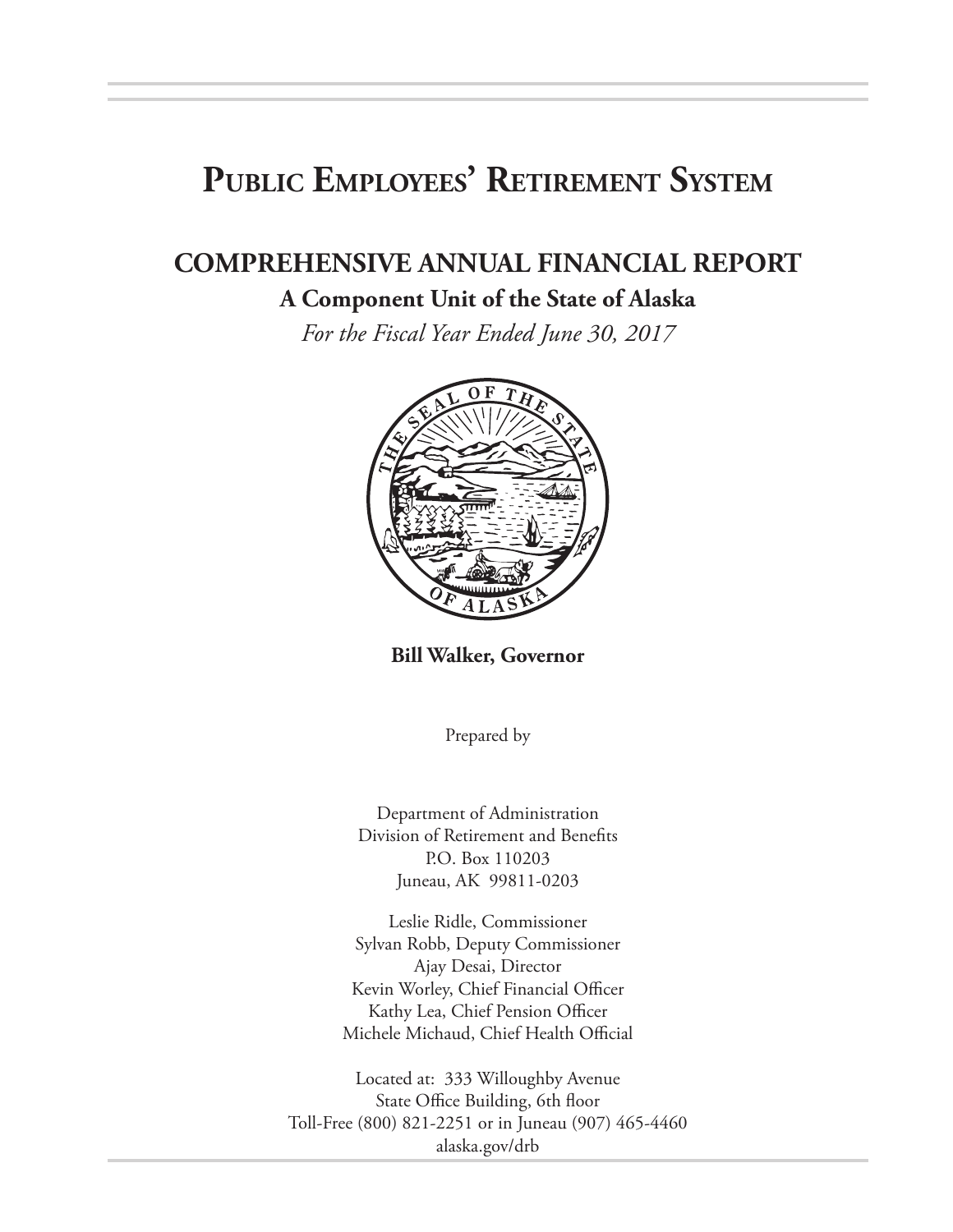

*The Alaska Department of Administration complies with Title II of the 1990 Americans with Disabilities Act (ADA). This publication is available in alternative communication formats upon request. To make necessary arrangements, contact the ADA Coordinator for the Division of Retirement and Benefits, at (907) 465-4460 or contact the TDD for the hearing impaired at (907) 465-2805.*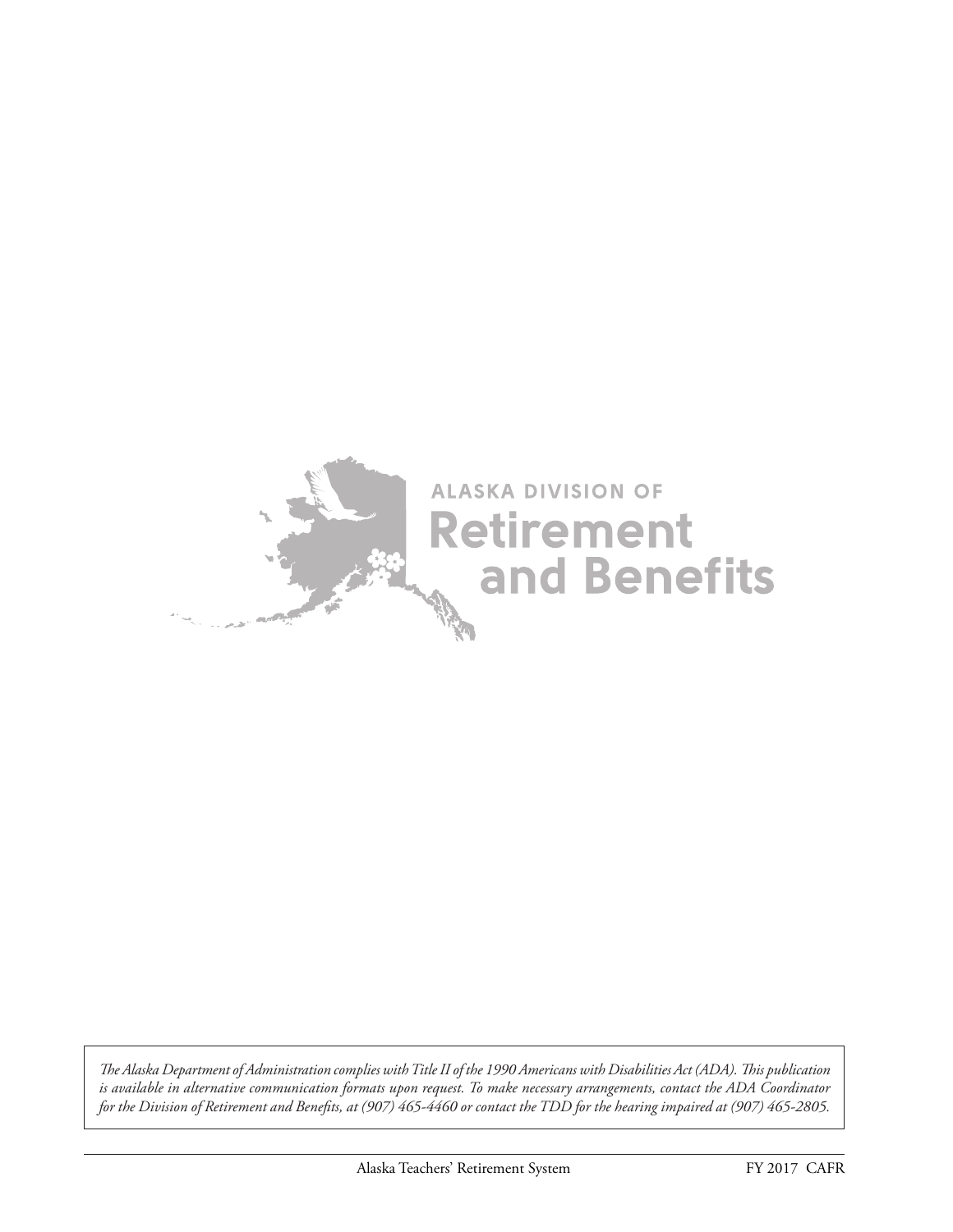## **INTRODUCTORY SECTION**

| Public Pension Coordinating Council Public Pension Standards Award For Funding and Administration. 8       |  |
|------------------------------------------------------------------------------------------------------------|--|
|                                                                                                            |  |
|                                                                                                            |  |
|                                                                                                            |  |
| <b>FINANCIAL SECTION</b>                                                                                   |  |
|                                                                                                            |  |
|                                                                                                            |  |
| <b>Basic Financial Statements</b>                                                                          |  |
|                                                                                                            |  |
|                                                                                                            |  |
| Notes To Financial Statements - An Integral Part of the Basic Financial Statements                         |  |
|                                                                                                            |  |
|                                                                                                            |  |
|                                                                                                            |  |
|                                                                                                            |  |
|                                                                                                            |  |
|                                                                                                            |  |
|                                                                                                            |  |
|                                                                                                            |  |
| Required Supplementary Information (Unaudited)                                                             |  |
| Schedule of Changes in Employer Net Pension Liability and Related Ratios - Defined Benefit Pension Plan 45 |  |
| Schedule of Employer and Nonemployer Contributions - Defined Benefit Pension Plan  46                      |  |
|                                                                                                            |  |
| Schedule of Changes in Employer Net OPEB Liability and Related Ratios - Alaska Retiree Healthcare          |  |
| Schedule of Employer and Nonemployer Contributions - Alaska Retiree Healthcare                             |  |
|                                                                                                            |  |
|                                                                                                            |  |
| Schedule of Changes in Employer Net OPEB Liability and Related Ratios - Occupational Death and             |  |
|                                                                                                            |  |
| Schedule of Employer and Nonemployer Contributions – Occupational Death and Disability Plan 54             |  |
| Schedule of Investment Returns - Occupational Death and Disability Plan 56                                 |  |
| Schedule of Changes in Employer Net OPEB Liability and Related Ratios - Retiree Medical Plan 57            |  |
|                                                                                                            |  |
|                                                                                                            |  |
| Notes to Required Supplementary Information                                                                |  |
|                                                                                                            |  |
|                                                                                                            |  |
| <b>Supplemental Schedules</b>                                                                              |  |
|                                                                                                            |  |
|                                                                                                            |  |